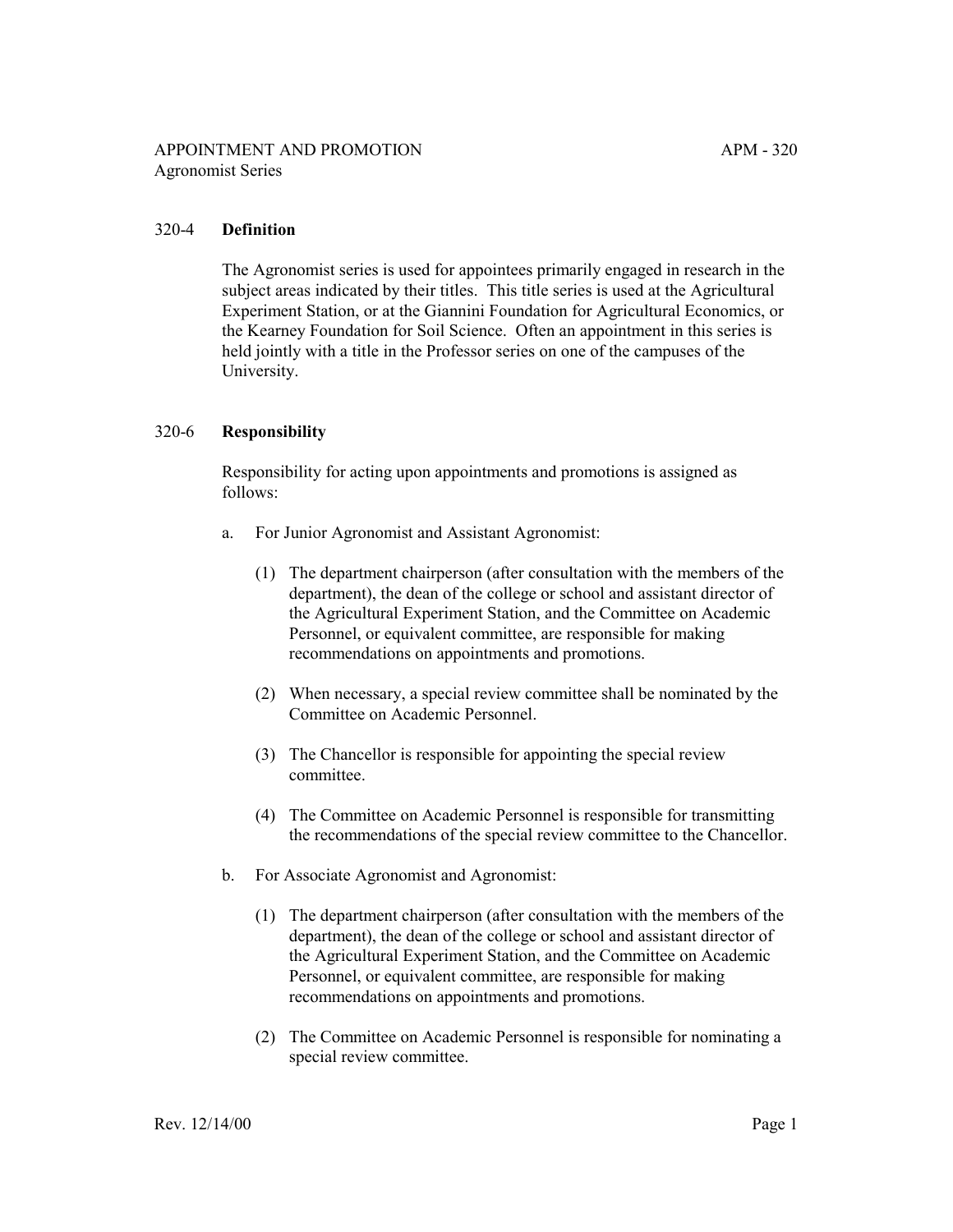- (3) The Chancellor is responsible for appointing the special review committee.
- (4) The Committee on Academic Personnel is responsible for transmitting the recommendations of the special review committee to the Chancellor.

# 320-8 **Types**

Appointment and promotion in this series may be made to the following ranks:

- a. Junior Agronomist
- b. Assistant Agronomist
- c. Associate Agronomist
- d. Agronomist

## 320-10 **Criteria**

For criteria to use in judging a candidate for appointment or promotion to a position in this series, please see [APM - 220-10-b, -c, and -d](http://ucop.edu/academic-personnel-programs/_files/apm/apm-220.pdf).

## 320-16 **Restriction**

Appointments with titles in this series shall normally be on a fiscal-year basis. Appointments may be made on an academic-year basis provided there is programmatic and fiscal justification endorsed by both the Chancellor and the Vice President—Agriculture and University Services.

#### 320-18 **Salary**

See [APM - 600-18](http://ucop.edu/academic-personnel-programs/_files/apm/apm-600.pdf).

## 320-20 **Terms of Service**

a. An appointment as Junior Agronomist may be for one year or two years. Service in this rank should not exceed two years.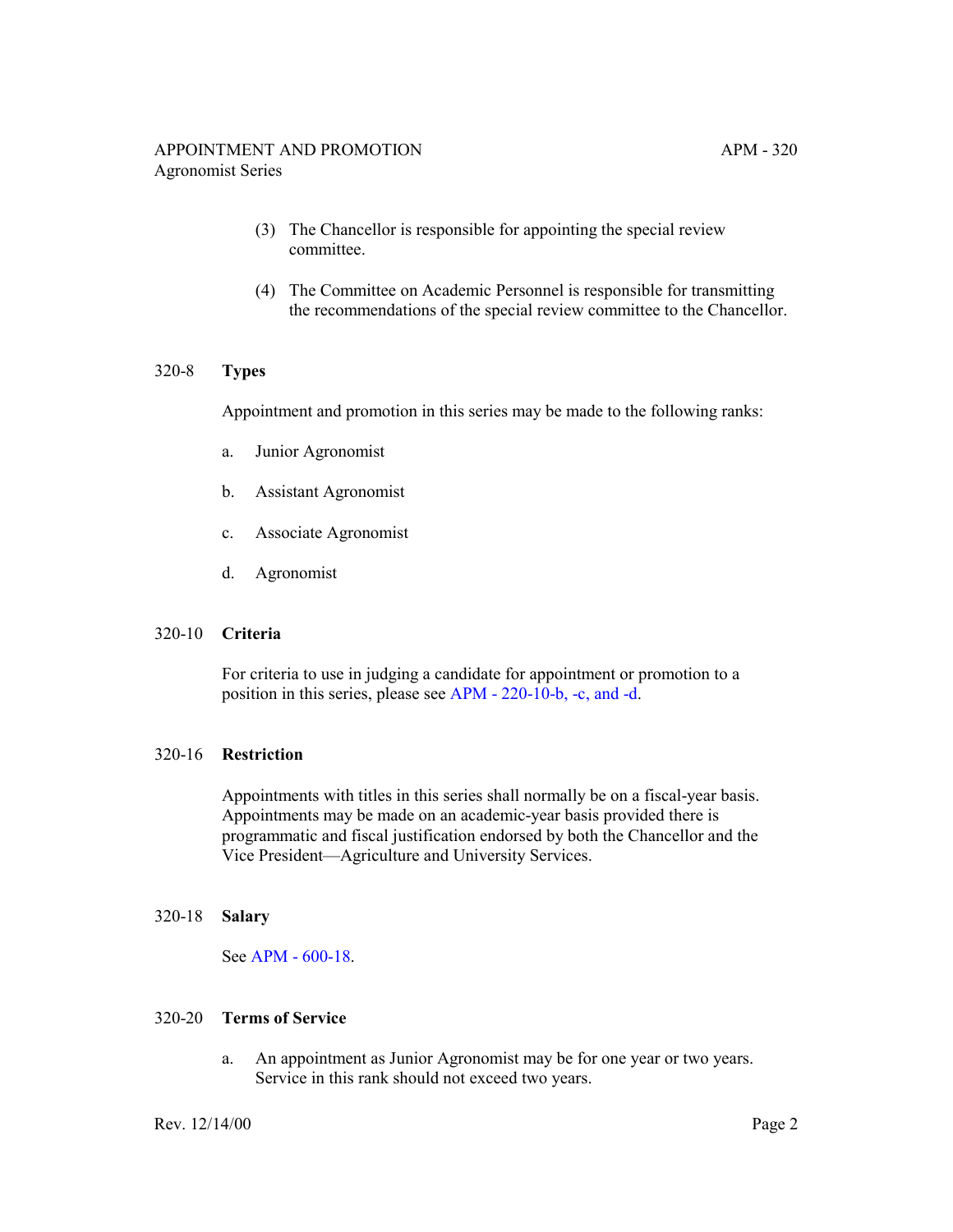- b. An appointment as Assistant Agronomist is for a term of two years. An Assistant Agronomist may be reappointed for three additional terms of two years.
- c. An appointment as Associate Agronomist is regarded as continuing during satisfactory behavior and efficient service. The normal period of service in this rank is six years, although there is no obligation, moral or otherwise, to promote to the Agronomist rank.
- d. An appointment as Agronomist is regarded as continuing during satisfactory behavior and efficient service.
- e. The normal periods of service for the Agronomist series are as shown in the Academic Salary Scale.

| Junior Agronomist           | $\ast$    |                                  |
|-----------------------------|-----------|----------------------------------|
| <b>Assistant Agronomist</b> | Step I    | - 2 years                        |
|                             | Step $II$ | - 2 years                        |
|                             | Step III  | - 2 years                        |
|                             | Step IV   | - 2 years                        |
|                             | Step V    | - 2 years                        |
|                             | Step VI   | - 2 years                        |
| Associate Agronomist        | Step I    | - 2 years                        |
|                             | Step $II$ | - 2 years                        |
|                             | Step III  | - 2 years                        |
|                             | Step IV   | - 3 years                        |
|                             | Step V    | - 3 years                        |
| Agronomist                  | Step I    | - 3 years                        |
|                             | Step $II$ | - 3 years                        |
|                             | Step III  | - 3 years                        |
|                             | Step IV   | - 3 years                        |
|                             | Step V    | - No normal period<br>of service |
|                             | Step VI   | - No normal period<br>of service |

<sup>\*</sup> There is only one step for Junior Agronomists.